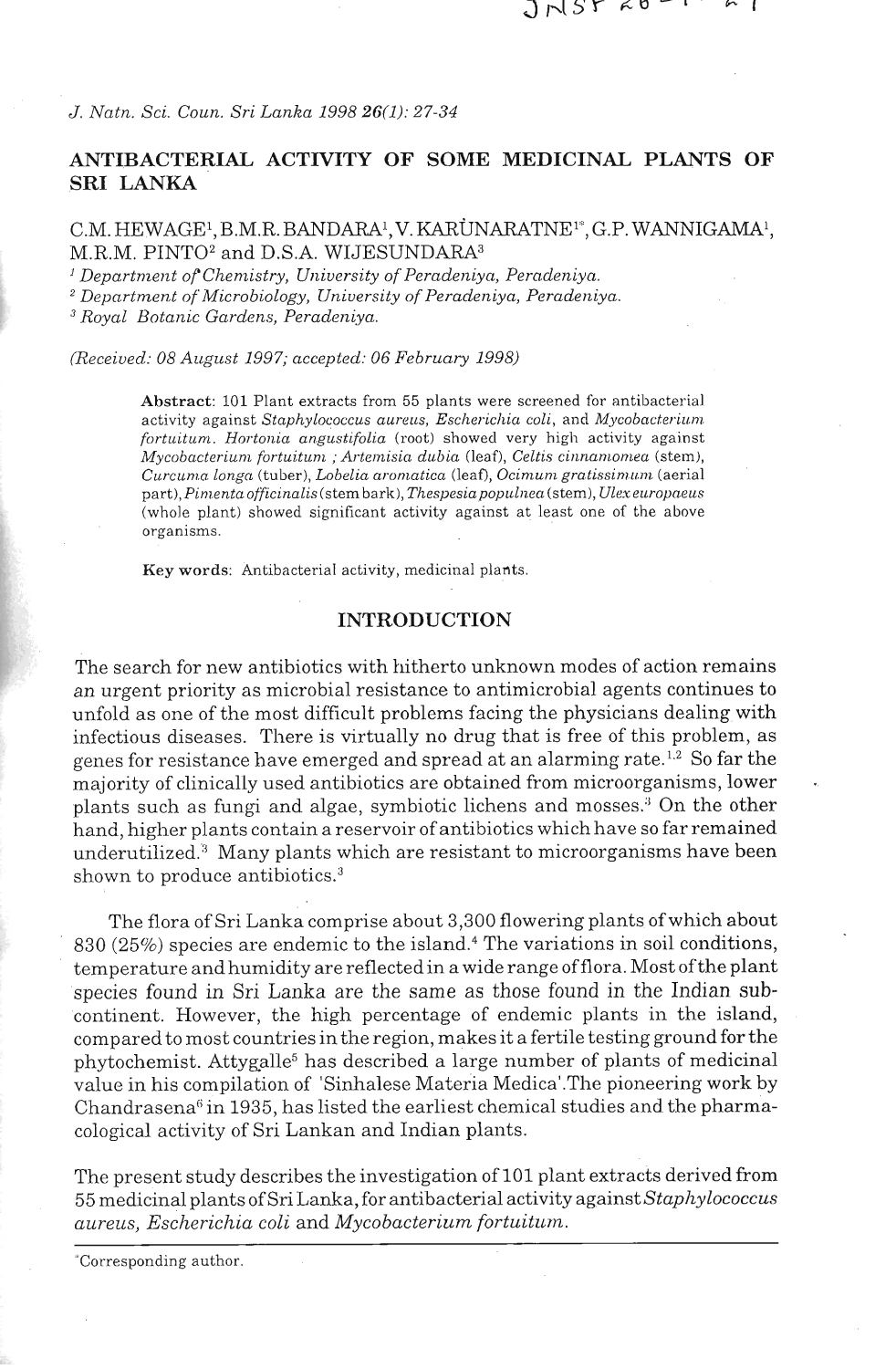S. aureus and E. coli were chosen because standard strains of these organisms are sensitive to almost all commonly used antibiotics. *S. aureus* is found in 10-20% of normal healthy adults and is one of the commonest pathogens in skin wounds.<sup>7</sup> *M. fortuitum*, is an acid fast soil bacterium and was selected as representative of the genus  $Mycobacterium$  for the following reasons:<sup>8</sup> It is a rapidly growing bacterium (results could be evaluated in 7-14 days) and grows in simple media with little enrichment. Furthermore, *M. fortuitum* is easier to handle being ordinarily non-pathogenic; it rarely causes pulmonary disease but usually causes wound infections, post infection abscesses, and contamination of the porcine valve used for heart valve replacement of humans. However, M. fortuitum shows full resistance to most antitubercular drugs. $8$ 

#### **METHODS AND MATERIALS**

#### Plant material

Plant material used in this study were mature (reproductive maturity) specimens (1-5 kg) collected from different localities of Sri Lanka, mostly from the Central Province of Sri Lanka. All plants collected were true species.<sup>9,4</sup> Plant specimens were identified by comparison at the National Herbarium, Royal Botanic Gardens, Peradeniya.<sup>9,4</sup> The specimens were immediately washed with running water to remove contaminated soil and other surface impurities. They were cut into small pieces about 3-6 cm in length. The specimens were immediately shade-dried and powdered in a laboratory mill.

# *Preparation* **of** *plant extracts* , ,

**The** air-dried and ground plant material (100 g) were extracted into 500 ml of hot methonol or successively with 500 ml each of hot hexane/light petroleum  $(40-60\degree C)$ , dichloromethane, ethyl acetate, in a Soxhlet apparatus. Some were extracted directly with cold ethyl acetate and cold methanol in a bottle shaker. The solubles were concentrated to dryness separately using a rotavapor (below 45OC). The extracts were subjected to antibacterial assay as described below.

#### Antibacterial screening

Tests for antibacterial activity<sup>10</sup> were carried out using type strains of *S. aureus* (NCTC 6571), *E.coli* (NCTC 10418) and *M. fortuitum* {3010/82 (4974) Brisbane}. The plant extracts (16 mg each) were weighed and dissolved in 4 ml of absolute alcohol in test tubes. From this solution 0.4 ml was transferred to a sterile nutrient broth solution (10 g peptone, 10 g beef extract and 5 g NaCl in 1000 ml of distilled water; the medium was autoclaved at 15 lb pressure for 15 min) to prepare tenfold dilutions. A series of doubling dilutions were then dispensed in 2 ml aliquots, in test tubes, with concentrations ranging from 1/10 to 1/5120 and inoculated with a fixed bacterial inoculum (0.1 ml of a  $10^{-4}$  dilution of bacterial suspension with a density of a 2% aqueous suspension of barium sulphate). Different bacterial cultures were inoculated separately. Simultaneously, the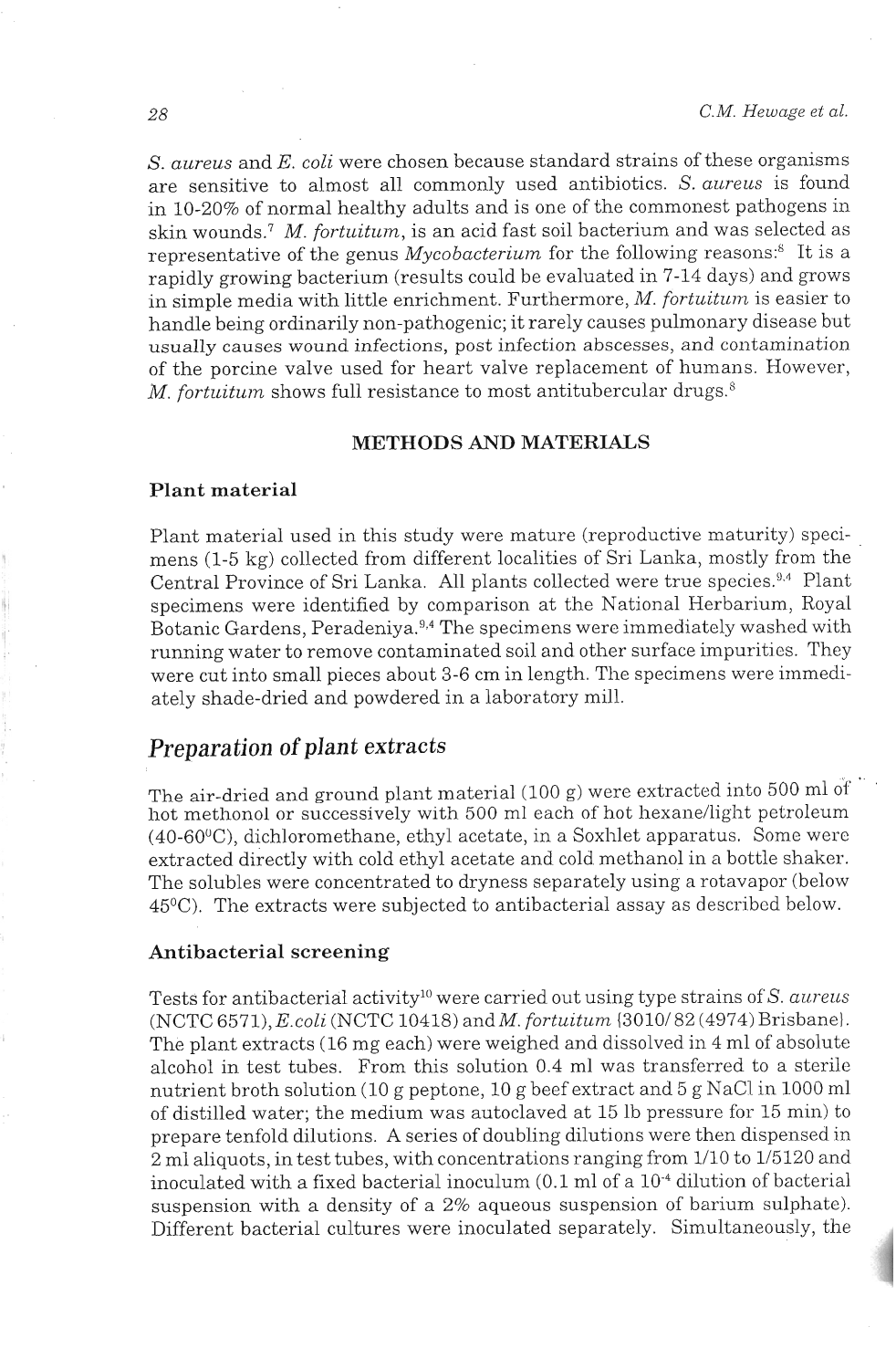#### *Antibacterial Activity of'Sonze Medicinal Plants* 29

bacterial inoculum was also made into an identical set of tubes of dilutions made from ethanol alone, and a tube each of nutrient broth, these being used as controls. The tubes were incubated at 37°C for 24 h except for M. *fortuitum* which was incubated for 7 days. The tubes were examined for turbidity with the naked eye. The minimal inhibitory concentration (MIC), which is the lowest concentration which prevents the development of turbidity of the extracts was determined. TO confirm the naked eye reading, a loopful of mixture from **each** of these tubes were then inoculated on nutrient agar and incubated as before. The subculture from the tube containing the MIC formed no more than a few colonies and the subcultures from the tubes containing bactericidal concentration formed no growth at all. The minimal bactericidal concentration (MBC) was considered to be that showing no growth or less than 20 colonies on a semisolid medium. In the interpretation of results, the test solutions were compared with those of alcohol dilutions. All experiments were carried out under sterile conditions.

#### RESULTS AND DISCUSSION

Most of the plants used in the study are used in ethnomedical preparations in Sri Lanka.<sup>6</sup> Some plants have been selected on the basis that they are widely distributed and apparently free of pest/microbial attack. Some plants were chosen due to the presence of compounds that are useful and/or having interesting biological properties. For example *Curcuma longa* and *Artemisia dubia* are used ethnomedically. *C. longa* is used as both a colouring material and condiment.<sup>11</sup> This plant contains curcumin,<sup>12</sup> juvabione,<sup>13</sup> and some sesquiterpenoids.<sup>14</sup>

Of the plants which are promising, most showed antibacterial, activity against one organism only (Table 1). The hot methanol extract of *Hortonia angustifolia* (Rt) showed highest activity against *M. fortuitum.* Interestingly, the hot methanol extract of H. *angustifolia* has shown strong antifungal activity (against *Cladosporium cladosporioides*)<sup>15</sup> while both its Rt and Lf has shown significant insecticidal activity against *Aphis craccivora*.<sup>16,17</sup> The cold methanol extract *ofArtemisia dubia* (Lf), hot methanol extract of *CeLtis cinnamomea* (St), cold ethanol and methanol extracts of *Curcuma longa* (Tb), and hot methanol  $extracts of Lobelia aromatica (Lf), Ocimum gratissimum (Ap), Pinenta officialis$ (St Bk), *Thespesia populnea* (St) and *Ulex europaeus* (Wp) showed significant activity. The hot methanol extracts of *Cestrum aurantiacum* (Lf and St), *Chrysopogon zeylanicus* (Wp), *Eupatorium odoratum* (Lf), *Gaultheria rudis* (Wp-Lf), *GLoclzidiolz molztanzcm* (Lf), *Hortonia alzgustifolia* (St), *Hypericum mysurense* (St), *Leucas zeylanica* (Wp), *Lobelia nicotianifolia* (Lf), *Phyllanthus embilica* (Lf), *Phyllanthus reticulatus* (Lf) and *Psychotria nigra* (Lf) showed only moderate activity.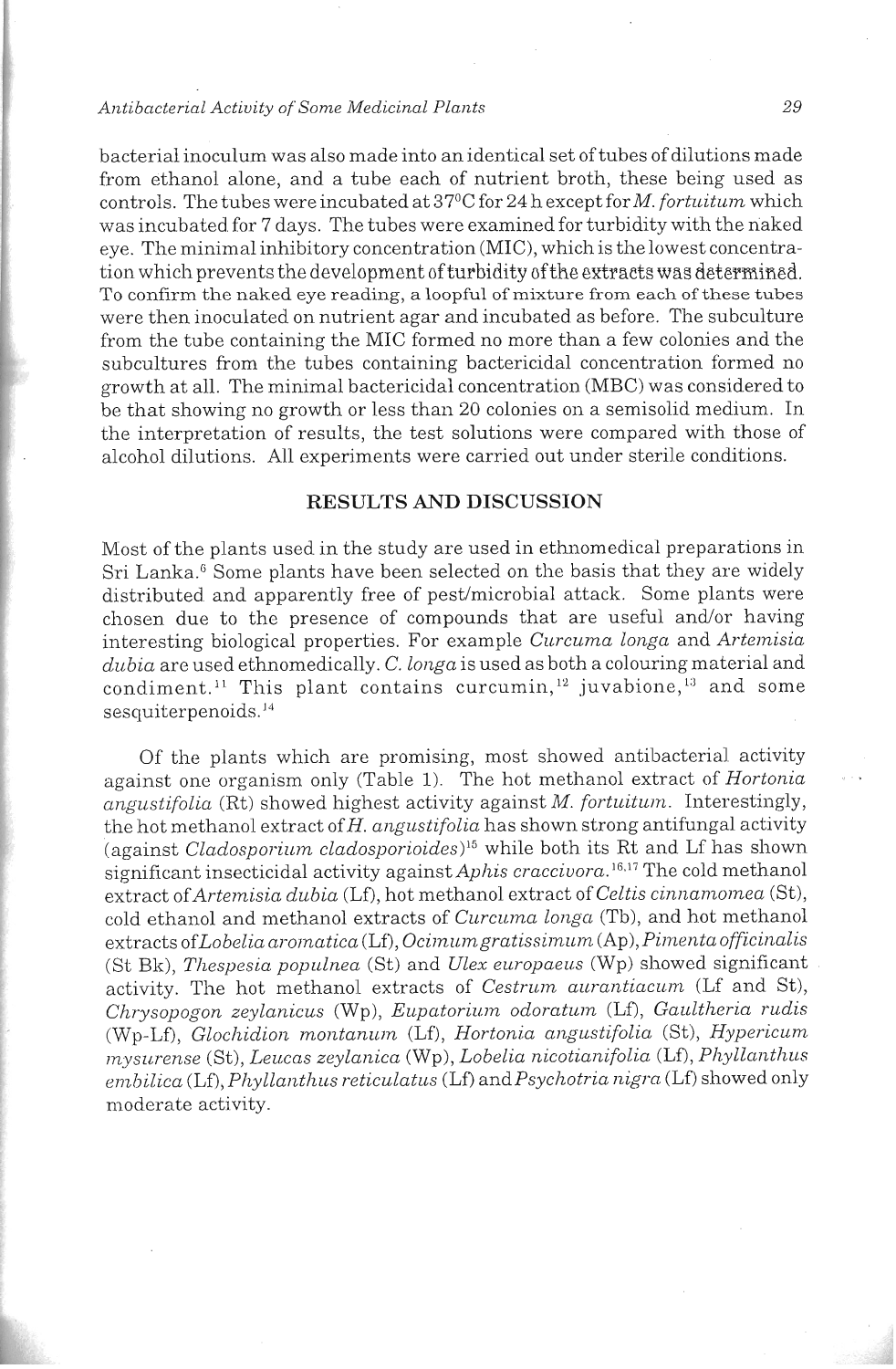| Plant (Family)#                                                                    | Collection    | Part <sup>a</sup> | Solvent <sup>b</sup>                   |                                                                |         |         |  |
|------------------------------------------------------------------------------------|---------------|-------------------|----------------------------------------|----------------------------------------------------------------|---------|---------|--|
| [Sinhala/Tamil]                                                                    |               |                   |                                        | Minimal<br>Bactericidal<br>Concentration<br>$(MBC) \mu g/ml^c$ |         |         |  |
|                                                                                    |               |                   |                                        | Stap.                                                          | $M$ yco | E. coli |  |
| + Actinodaphne speciosa Nees.<br>(Lauraceae) [S-Alikan]                            | Horton Plains | Lf                | MeOH <sup>h</sup>                      |                                                                |         |         |  |
| Allaeophania decipiens Thw.<br>(Rubiaceae)                                         | Horton Plains | Ap<br>St          | MeOH <sup>h</sup><br>MeOH <sup>1</sup> |                                                                |         |         |  |
| Alpinia abundiflora                                                                | Horton Plains | Rh                | *Peth                                  |                                                                |         |         |  |
| Burtt & Smith                                                                      |               |                   | $CH_{2}Cl_{2}^{h}$                     |                                                                |         |         |  |
| (Zingiberaceae)                                                                    |               |                   | $^*$ MeOH $^h$                         |                                                                |         |         |  |
| +Alpinia fax Burtt & Smith                                                         | Rakwana       | Тb                | MeOH <sup>h</sup>                      |                                                                |         |         |  |
| (Zingiberaceae)                                                                    |               |                   |                                        |                                                                |         |         |  |
| Alpinia nigra (Gaertn.) Burtt                                                      | Hakgala       | Ft                | MeOH <sup>n</sup>                      |                                                                |         |         |  |
| (Zingiberaceae) [S-Alugas,<br>T-Shitai rattai]                                     |               | Тb.               | MeOH <sup>h</sup>                      | $\overline{a}$                                                 |         |         |  |
| Anotis richardiana (Arn.) Hook.f.<br>(Rubiaceae)                                   | Pattipola     | Wp                | MeOH <sup>h</sup>                      |                                                                |         |         |  |
| Artemisia dubia var. grata Wall                                                    | Ambawela      | Lf                | MeOH <sup>e</sup>                      | 25                                                             |         |         |  |
| (Compositae) [S-Walkolondu,                                                        |               | Lf                | MeOH <sup>h</sup>                      | L.                                                             |         |         |  |
| T-Marukolondu]                                                                     |               | St                | MeOH <sup>c</sup>                      |                                                                |         |         |  |
|                                                                                    |               | St                | MeOH <sup>h</sup>                      |                                                                |         |         |  |
|                                                                                    |               | Rt                | MeOH <sup>c</sup>                      |                                                                |         |         |  |
|                                                                                    |               | Rt                | MeOH <sup>h</sup>                      |                                                                |         |         |  |
| <i>Bridelia retusa</i> (L.) Spreng<br>(Euphorbiaceae) [S-Ketakela,<br>T-Adamarudul | Kandy         | Lf                | MeOH <sup>h</sup>                      |                                                                |         |         |  |
| <i>Butea monosperma</i> (Lam.) Taub.<br>(Leguminosae) [S-Gaskela,<br>T-Parasul     | Mahiyangana   | St Bk             | EtOH <sup>c</sup>                      |                                                                |         |         |  |
| Celtis cinnamomea Lindl. ex<br>Planch. (Ulmaceae) [S-Gurenda,                      | Hakgala       | Lf                | MeOH <sup>h</sup>                      |                                                                |         |         |  |
| T-Pinari]                                                                          |               | St                | MeOH <sup>h</sup>                      | 25                                                             |         | 50      |  |
| Cestrum aurantiacum Lindl.                                                         | Hakgala       | Lf                | MeOH"                                  | 50                                                             |         |         |  |
| (Solanaceae)                                                                       |               | St                | MeOH <sup>h</sup>                      | ù.                                                             |         |         |  |
| Chrysopogon zeylanicus<br>(Steud.) Thw.                                            | Hakgala       | Wp                | MeOH"                                  | 100                                                            |         | 50      |  |
| (Gramaceae) [S-Gawara]                                                             |               |                   |                                        |                                                                |         |         |  |
| Costus speciosus (Koen.) Sm.<br>(Zingiberaceae)<br>[S-Tebu, T-Khoshadam]           | Kalutara      | Rh                | MeOH <sup>b</sup>                      |                                                                |         |         |  |
| Curcuma longa L.                                                                   | Kandy         | Tb                | EtOH <sup>c</sup>                      |                                                                | 25      |         |  |
| (Zingiberaceae)                                                                    |               | Tb.               | MeOH <sup>c</sup>                      |                                                                | 25      |         |  |
| [S-Kaha, T-Manchal]                                                                |               |                   |                                        |                                                                |         |         |  |
| Curcuma zedoaria<br>(Berg.) Roscoe.                                                | Kandy         | Tb                | MeOH <sup>h</sup>                      |                                                                |         |         |  |
| (Zingiberaceae) [S-Harankaha,<br>T-Kasturimangal]                                  |               |                   |                                        |                                                                |         |         |  |
| Eupatorium inulifolium HBK.                                                        | Hakgala       | St<br>StBk        | MeOH <sup>h</sup><br>MeOH <sup>h</sup> |                                                                |         |         |  |
| (Compositae)<br>Eupatorium odoratum L.                                             | Kandy         | Lf                | MeOH <sup>"</sup>                      | 50                                                             |         |         |  |
| (Compositae)<br>[S-Podisinghomaran]                                                |               |                   |                                        |                                                                |         |         |  |

Table 1: Antibacterial activity of some medicinal plants of Sri Lanka against Staphylococcus aureus, Escherichia coli and Mycobacterium fortuitum.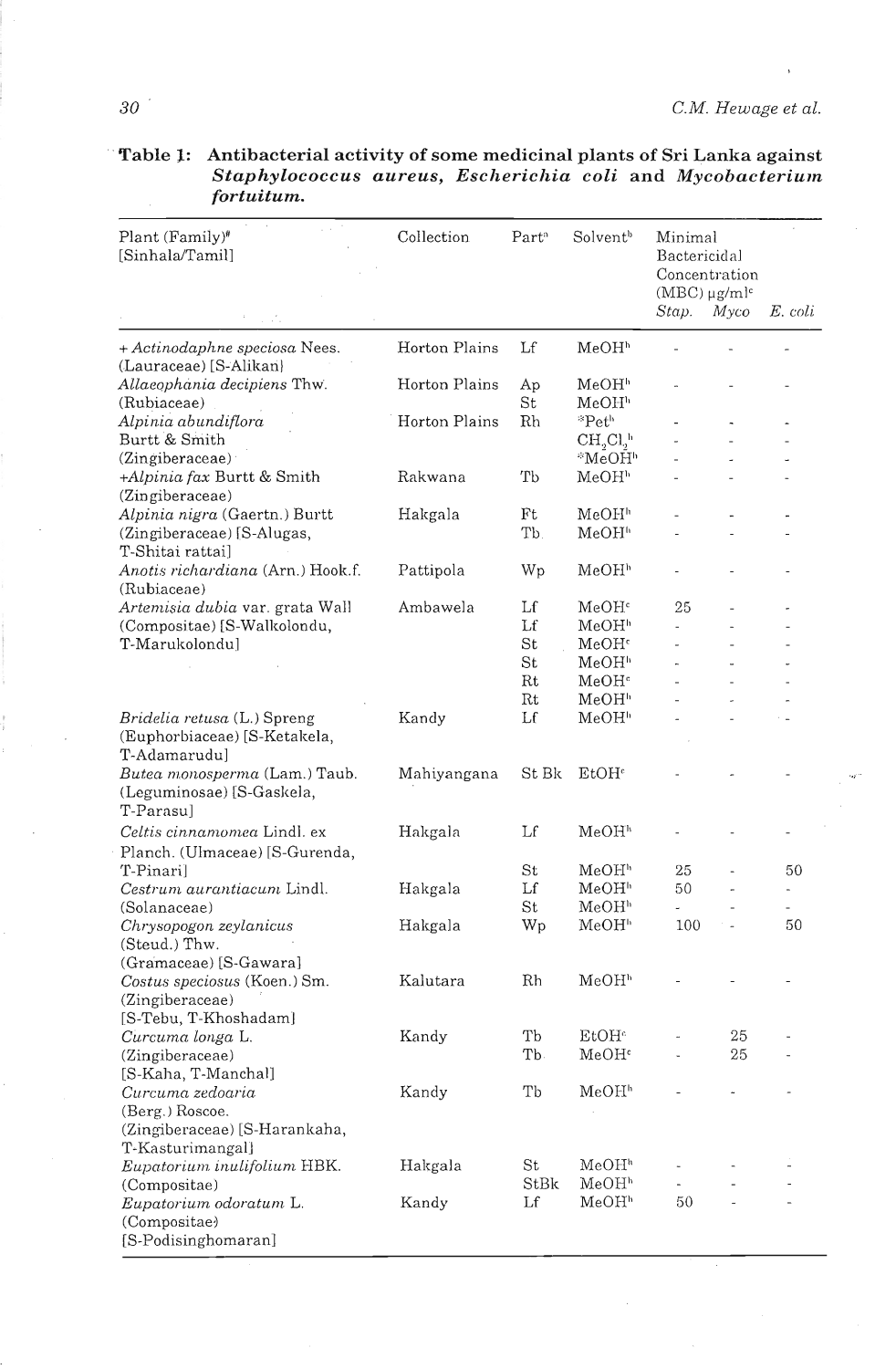# Antibacterial Activity of Some Medicinal Plants

| Plant (Family)#<br>[Sinhala/Tamil]                | Collection    | Part <sup>a</sup> | Solvent <sup>b</sup>          | Minimal<br>Bactericidal<br>Concentration<br>$(MBC) \mu g/ml^c$<br>Stap.<br>Myco |      | E. coli |
|---------------------------------------------------|---------------|-------------------|-------------------------------|---------------------------------------------------------------------------------|------|---------|
| Eupatorium riparium Regel.                        | Hakgala       | Aр                | MeOHʰ                         |                                                                                 |      | L,      |
| (Compositae)                                      |               | Rt                | $Hex^h$                       |                                                                                 |      |         |
|                                                   |               |                   | ${}^{\ast}CH_{2}Cl_{2}{}^{h}$ | $\blacksquare$                                                                  | L,   |         |
| Gaultheria rudis Stapf.                           | Horton Plains | $Wp-Lf$           | MeOH <sup>h</sup>             | 100                                                                             | ÷,   |         |
| (Ericaceae) [S-Wal kapuru]                        |               | Lf                | MeOH"                         | ä,                                                                              |      |         |
| Glochidion montanum Thw.                          | Hakgala       | Lf                | MeOHʰ                         | $\blacksquare$                                                                  | 100  |         |
| (Euphorbiaceae)                                   |               |                   |                               |                                                                                 |      |         |
| Gynostemma laxum (Wall.) Cong.<br>(Cucurbitaceae) | Hakgala       | Ap                | MeOH <sup>h</sup>             | $\overline{\phantom{0}}$                                                        |      |         |
| +Hortonia angustifolia                            | Sinharaja     | Lſ                | MeOH <sup>1</sup>             |                                                                                 |      |         |
| (Thw.) Trim.                                      |               | St                | MeOH <sup>h</sup>             | L,                                                                              | 100  |         |
| (Monimiaceae)                                     |               | Rt                | MeOH"                         | $\overline{a}$                                                                  | 3.13 |         |
| +Hortonia floribunda                              | Hakgala       | Lf                | MeOH <sup>h</sup>             |                                                                                 |      |         |
| Wight ex Arn.                                     |               | St                | MeOH"                         |                                                                                 |      |         |
| (Monimiaceae) [S-Gawara]                          |               | Rt                | MeOH <sup>"</sup>             | ä,                                                                              |      |         |
| Hypericum mysurense                               | Pattipola     | Lf                | MeOH <sup>*</sup>             |                                                                                 |      |         |
| Wight & Arn.                                      |               |                   |                               |                                                                                 |      |         |
| (Gutiferae)                                       |               | St                | MeOH <sup>h</sup>             | 100                                                                             |      |         |
| Justicia betonia L.                               | Kandy         | Ap                | MeOH"                         |                                                                                 |      |         |
| (Acanthaceae) [S-Sudu puruk]                      |               |                   |                               |                                                                                 |      |         |
| Leucas biflora (Vahl.) Benth.                     | Horton Plains | Wp                | MeOH <sup>h</sup>             |                                                                                 |      |         |
| (Labiatae) [S-Geta tumba,                         |               |                   |                               |                                                                                 |      |         |
| T-Peyt tumpi]                                     |               |                   |                               |                                                                                 |      |         |
| Leucas zeylanica (L.) Benth.                      | Hakgala       | Wp                | MeOH <sup>"</sup>             |                                                                                 |      | 100     |
| (Labiatae) [S-Geta tumba,                         |               |                   |                               |                                                                                 |      |         |
| T-Mudi tumpi]                                     |               |                   |                               |                                                                                 |      |         |
| Lobelia aromatica Moon ex Wight                   | Horton Plains | Lf                | $\rm MeOH^{h}$                | 12.5                                                                            | ÷,   |         |
| (Lobeliaceae)                                     |               | St Bk             | MeOH <sup>h</sup>             |                                                                                 |      |         |
| Lobelia nicotianifolia                            | Hakgala       | Lf                | MeOH <sup>h</sup>             |                                                                                 |      |         |
| Roth ex R. & Schult                               |               | St Bk             | MeOH"                         |                                                                                 |      |         |
| (Lobeliaceae) [S-Waldunkola,                      |               |                   |                               |                                                                                 |      |         |
| T-Kattupoillai]                                   |               |                   |                               |                                                                                 |      |         |
| +Mastixia tetrandra                               | Hakgala       | Lf                | MeOH"                         |                                                                                 |      |         |
| (Wight ex Thwaites) C.B. Clarke                   |               |                   |                               |                                                                                 |      |         |
| (Cornaceae) [S-Matawara]                          |               |                   |                               |                                                                                 |      |         |
| Ocimum gratissimum L.                             | Kandy         | Aр                | MeOH <sup>h</sup>             | 25                                                                              |      |         |
| (Labiatae) [S-Gastala,                            |               | Rt                | MeOHʰ                         | ä,                                                                              |      | 25      |
| T-Elumichantulasi]                                |               |                   |                               |                                                                                 |      |         |
|                                                   |               |                   |                               |                                                                                 |      |         |
| Osbeckia cupularis D.Don ex                       | Horton Plains | Wр                | MeOH <sup>n</sup>             |                                                                                 |      |         |
| Wight & Arn.                                      |               |                   |                               |                                                                                 |      |         |
| (Melastomaceae) [S-Bowitia]                       |               |                   |                               |                                                                                 |      |         |
| Pedalium murex L.                                 | Puttalam      | Lf                | MeOH <sup>h</sup>             |                                                                                 |      |         |
| (Pedaliaceae) [S-Ethnerenchi,                     |               |                   |                               |                                                                                 |      |         |
| T-Perunerenchi]                                   |               |                   |                               |                                                                                 |      |         |
| Phyllanthus embilica L.                           | Hakgala       | Lf                | MeOH <sup>h</sup>             |                                                                                 | 50   |         |
| (Euphorbiaceae) [S-Nelli,                         |               |                   |                               |                                                                                 |      |         |
| T-Nelli]                                          |               |                   |                               |                                                                                 |      |         |
| Phyllanthus reticulatus Poir.                     | Sigiriya      | Lf                | MeOH <sup>h</sup>             |                                                                                 | 100  |         |
| (Euphorbiaceae) [S-Welkayila,                     |               |                   |                               |                                                                                 |      |         |
| T-Pulla]                                          |               |                   |                               |                                                                                 |      |         |
| Pimenta officinalis Lindl.                        | Kandy         | Lf                | MeOH <sup>h</sup>             |                                                                                 |      |         |
| (Myrtaceae)                                       |               | St Bk             | MeOH <sup>h</sup>             | 25                                                                              |      |         |

# Table 1 Contd.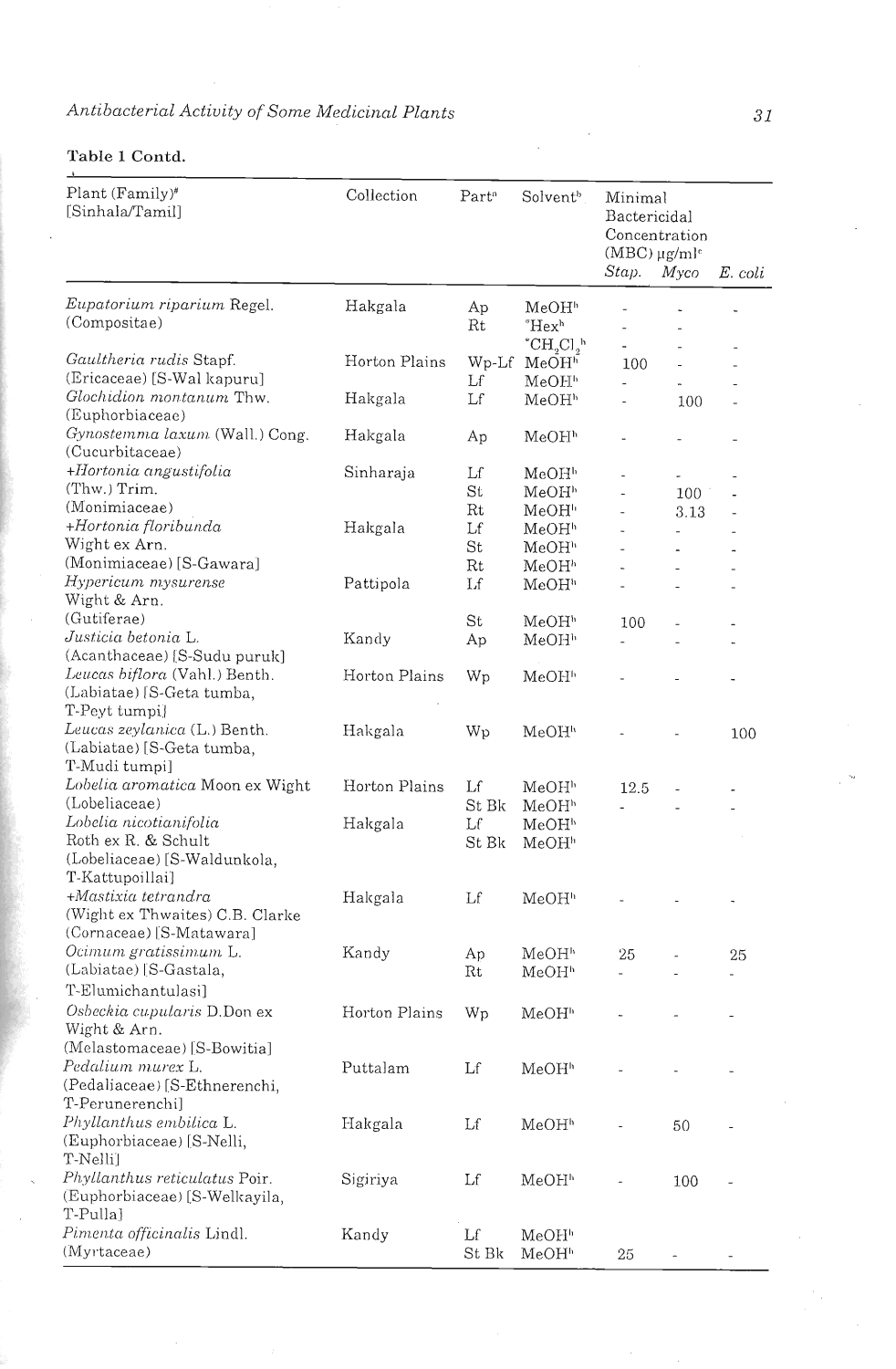#### C.M. Hewage et al.

#### Table 1 Contd.

| Plant (Family)#<br>[Sinhala/Tamil]                          | Collection    | Part <sup>a</sup> | Solvent <sup>h</sup>              | Minimal<br>Bactericidal<br>Concentration<br>$(MBC) \mu g/ml^c$<br>Stap. | Myco                     | E. coti        |
|-------------------------------------------------------------|---------------|-------------------|-----------------------------------|-------------------------------------------------------------------------|--------------------------|----------------|
| Pleiospermium alatum                                        | Sigiriya      | St Bk             | $Hex$ <sup>h</sup>                |                                                                         |                          |                |
| (Wight & Arn.) Swingle                                      |               | Rt Bk             | $^{\circ}\text{EtOAc}^{\text{h}}$ |                                                                         | $\overline{a}$           |                |
| (Rutaceae) [S-Tumpathkurundu,                               |               |                   | $Eto$ Ach                         | $\overline{a}$                                                          | $\overline{\phantom{a}}$ |                |
| T-Mailadikurundu]                                           |               |                   | *MeOH <sup>h</sup>                |                                                                         |                          |                |
| Psychotria bisulcata                                        | Horton Plains | Lf                | MeOH <sup>h</sup>                 | L,                                                                      | 100                      |                |
| (Wight & Arn.)                                              |               | St                | MeOH <sup>h</sup>                 |                                                                         |                          |                |
| (Rubiaceae)                                                 |               |                   |                                   |                                                                         |                          |                |
| Psychotria nigra var.                                       | Horton Plains | Lf                | MeOH <sup>h</sup>                 |                                                                         |                          |                |
| coronata Hk.f.                                              |               | St                | MeOH <sup>h</sup>                 |                                                                         |                          |                |
| (Rubiaceae)                                                 |               |                   |                                   |                                                                         |                          |                |
| Ricinus communis L.                                         | Sigiriya      | St Bk             | MeOH <sup>h</sup>                 |                                                                         |                          |                |
| (Euphorbiaceae) [S-Ernadu,                                  |               |                   |                                   |                                                                         |                          |                |
| T-Chittamanakku]                                            |               |                   |                                   |                                                                         |                          |                |
| Saprosma foetens (Wight)                                    | Kandy         | Lf                | MeOH <sup>h</sup>                 |                                                                         |                          |                |
| K.schum. (Rubiaceae)                                        |               | St Bk             | MeOH"                             |                                                                         |                          |                |
| Sarcococca pruniformis Lindl.                               | Hakgala       | Lf                | MeOH <sup>h</sup>                 | L.                                                                      | L.                       |                |
| (Buxaceae)                                                  |               | St                | MeOH <sup>h</sup>                 | L.                                                                      | $\overline{a}$           |                |
| +Semecarpus coriacea Thw.                                   | Hakgala       | Lf                | MeOH <sup>h</sup>                 |                                                                         |                          |                |
| (Anacardiaceae) [S-Badulla]                                 |               | St                | MeOH <sup>h</sup>                 | ä,                                                                      | $\overline{a}$           | L.             |
| Semecarpus nigro-viridis Thw.                               | Hakgla        | Lſ                | MeOH <sup>h</sup>                 |                                                                         |                          |                |
| (Anarcardiaceae) [S-Gatabadulla]                            |               | St                | MeOH <sup>h</sup>                 | ÷.                                                                      | J.                       |                |
|                                                             |               | St Bk             | MeOH <sup>h</sup>                 | $\overline{\phantom{a}}$                                                | L,                       |                |
| +Semecarpus obscura Thw.                                    | Hakgala       | Lf                | MeOH <sup>h</sup>                 | $\overline{a}$                                                          | $\overline{a}$           | L.             |
| (Anacardiaceae) [S-Badulla]                                 |               | St                | MeOH"                             |                                                                         | $\overline{a}$           |                |
|                                                             |               | St Bk             | MeOH <sup>h</sup>                 | $\mathbf{r}$                                                            | L,                       |                |
| Sesamum indicum L.                                          | Rambukkana    | Lf                | EtOH <sup>c</sup>                 |                                                                         |                          |                |
| (Pedaliaceae) [S-Walthala, T-Ellu]                          |               |                   |                                   |                                                                         |                          |                |
| Solanum giganteum Jacq.                                     | Hakgala       | Rt                | MeOH"                             |                                                                         | ä,                       |                |
| (Solanaceae)                                                |               | Rt                | MeOH"                             |                                                                         | L                        |                |
| Strobilanthes hookeri Nees.                                 | Horton Plains | Lf                | MeOH <sup>h</sup>                 |                                                                         | $\overline{a}$           | L.             |
| (Acanthaceae)                                               |               | St                | MeOH <sup>h</sup>                 |                                                                         | L,                       |                |
| Strobilanthes viscosa (Nees)                                | Horton Plains | Lf                | MeOH <sup>h</sup>                 | $\overline{a}$                                                          | ä,                       |                |
| T. Anders                                                   |               | St                | $\rm MeOH^h$                      | ÷,                                                                      | $\ddot{\phantom{1}}$     |                |
| (Acanthaceae)                                               |               |                   |                                   |                                                                         |                          |                |
| Strobilanthes auriculatus Nees.                             | Horton Plains | Lf                | MeOH <sup>h</sup>                 |                                                                         |                          |                |
| (Acanthaceae)                                               |               | St                | MeOH <sup>h</sup>                 | $\overline{a}$                                                          | ä,                       |                |
| Theobroma cacao L.                                          | Kalutara      | Rt                | EtOAc <sup>c</sup>                |                                                                         |                          |                |
| (Sterculaceae) [S-Cocoa, T-Coco]                            |               |                   |                                   |                                                                         |                          |                |
| Thespesia populnea (L.)                                     | Kandy         | Lf                | MeOH <sup>h</sup>                 |                                                                         |                          |                |
| Soland ex Corr.                                             |               | St                | MeOH <sup>h</sup>                 | 25                                                                      |                          |                |
| (Malvaceae) [S-Gansuriya, T-Kavarachu]                      |               |                   |                                   |                                                                         |                          |                |
| Ulex europaeus L.                                           | Horton Plains | Wp                | MeOH <sup>h</sup>                 | 100                                                                     | 12.5                     | L              |
| (Leguminosae)                                               |               |                   |                                   |                                                                         |                          |                |
| Wendlandia bicuspidata                                      | Hakgala       | Lf                | MeOH <sup>h</sup>                 |                                                                         |                          |                |
| Wight & Arn.                                                |               | St                | MeOH <sup>h</sup>                 |                                                                         |                          |                |
| (Rubiaceae) [S-Balalhulla]                                  |               | St Bk             | MeOH <sup>h</sup>                 |                                                                         |                          |                |
| Zingiber zerumbet (L.) Sm.<br>(Zingiberaceae) [S-Walinguru] | Hakgala       | Tb                | MeOH <sup>h</sup>                 | ä,                                                                      |                          | $\overline{a}$ |

#: Nomenclature follows W.M. Bandaranayake et al.<sup>4</sup>, + : Species endemic to Sri Lanka<sup>4</sup>, \*: Successive extraction, a: Ap - aerial part; Lf - leaf, Rh - rhizome; Rt - root; St Bk - stem bark; Tb - tuber; Wp-whole plant, b : h - hot extracion; Hex - n-hexane, c: (-) - no activity.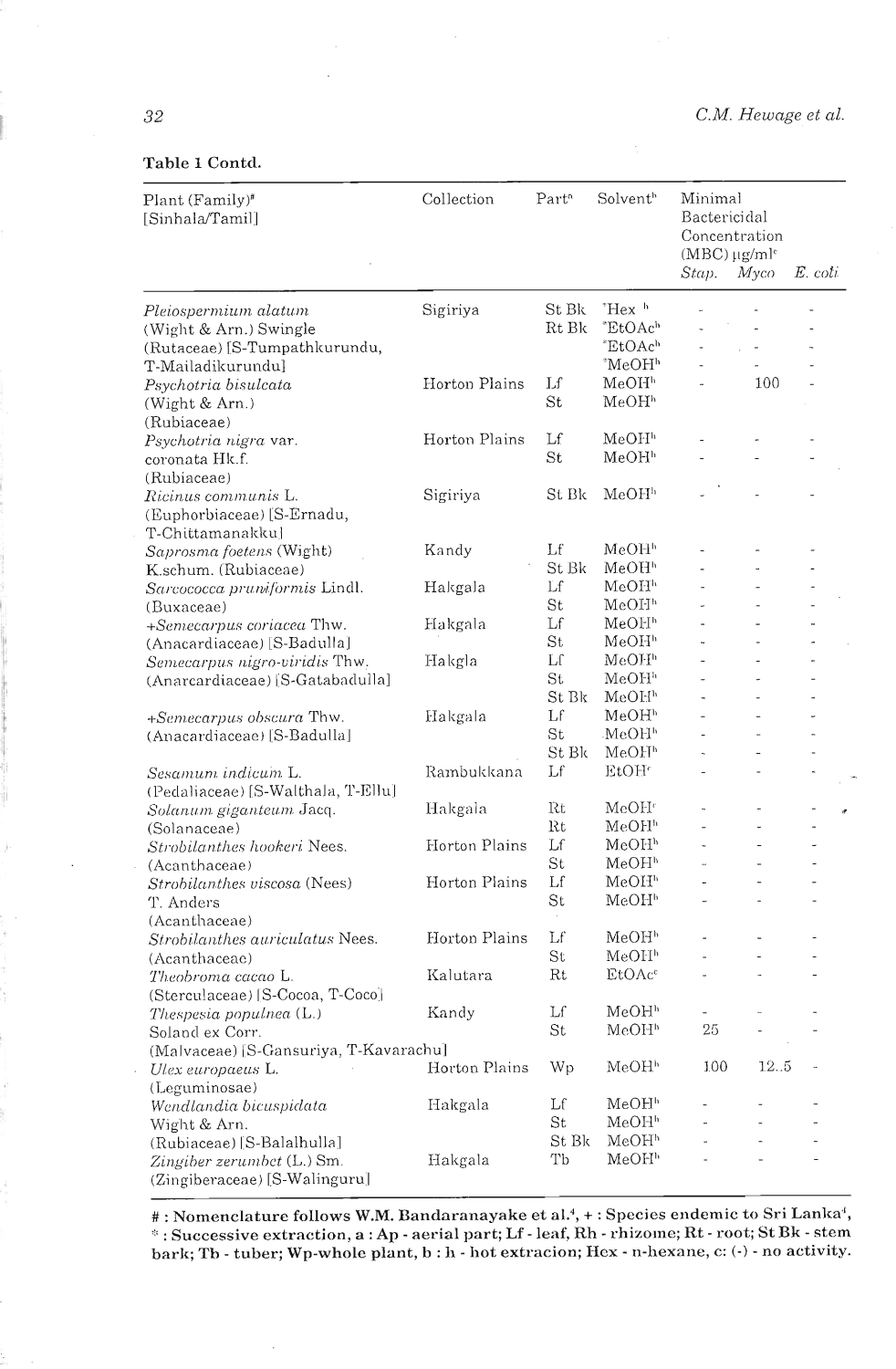#### **Alztibacterial Activity** of **Some Medicinal Plants** *33*

## **Acknowledgement**

The authors are grateful to NARESA, Sri Lanka and IFS Sweden for financial support.

# **References**

- 1. Antibiotic resistance genes: ecology, transfer and expression. *Banbury Report* No. 24, Cold Spring Habour Laboratory, (Eds. S.B. Levy. & R.P. Novick) (1986) p **3.**
- 2. Antimicrobial therapy (Eds. A.M. Ristuccia & B.A. Cunha) (1984). Raven Press, New York, 11-21.
- 3. Medical botany-plants affecting man's health, (Eds. E.D. Lewis & M.P.F Elvin-Lewis) (1977), pp. 355-371.
- 4. Bandaranayake W.M., Sultanbawa M.U.S., Weerasekara S.C. & Balasubramaniarn S.(1974). *Sri Lanka Forester* ll(3-4), 67.
- 5. Attygalle J.(1917). *Sinlzalese Materia Medica, M.D.* Gunesena & Co. Ltd., Colombo, Ceylon.
- 6. Chandrasena J.P.C. (1935). *The chemistry and pharmacology of Ceylon and Indian medicinal plants, H* & C Press, Colombo, Ceylon.
- 7. Stokes J. (1968). *Clinical bacteriology.* Edward Arnold Publishers Ltd., London.
- 8. *Manual of clinical microbiology*. American Society for Microbiology 4th ed. (Ed. E.H. Lennette) (1985), p 240.
- 9. Dassanayake M.D. & Fosberg F.R.(1983). A *revised handbook to the flora of Ceylon,* Amarind Publishers, New Delhi, Vol. I-VIII.
- 10. Cruickshank R. (1965). A Guide to laboratory diagnosis and control of infection. In: *Medical Microbiology.* pp. 190-208. *E.* & S. Livingston Ltd., Edinburgh .
- 11. *Medicinal and Aromatic Plants Abstracts* CSIR, New Delhi, India, 1986. 8(4): 386.
- 12. Janaki N. & Bose J.L. (1967). *Journal of the Indian Chem. Soc.* 44 (11): 985-86.
- 13. Ayyar K.S. & Rao G.S.K. (1967). *Tetralzedron Lett.* 47: 4677-82.